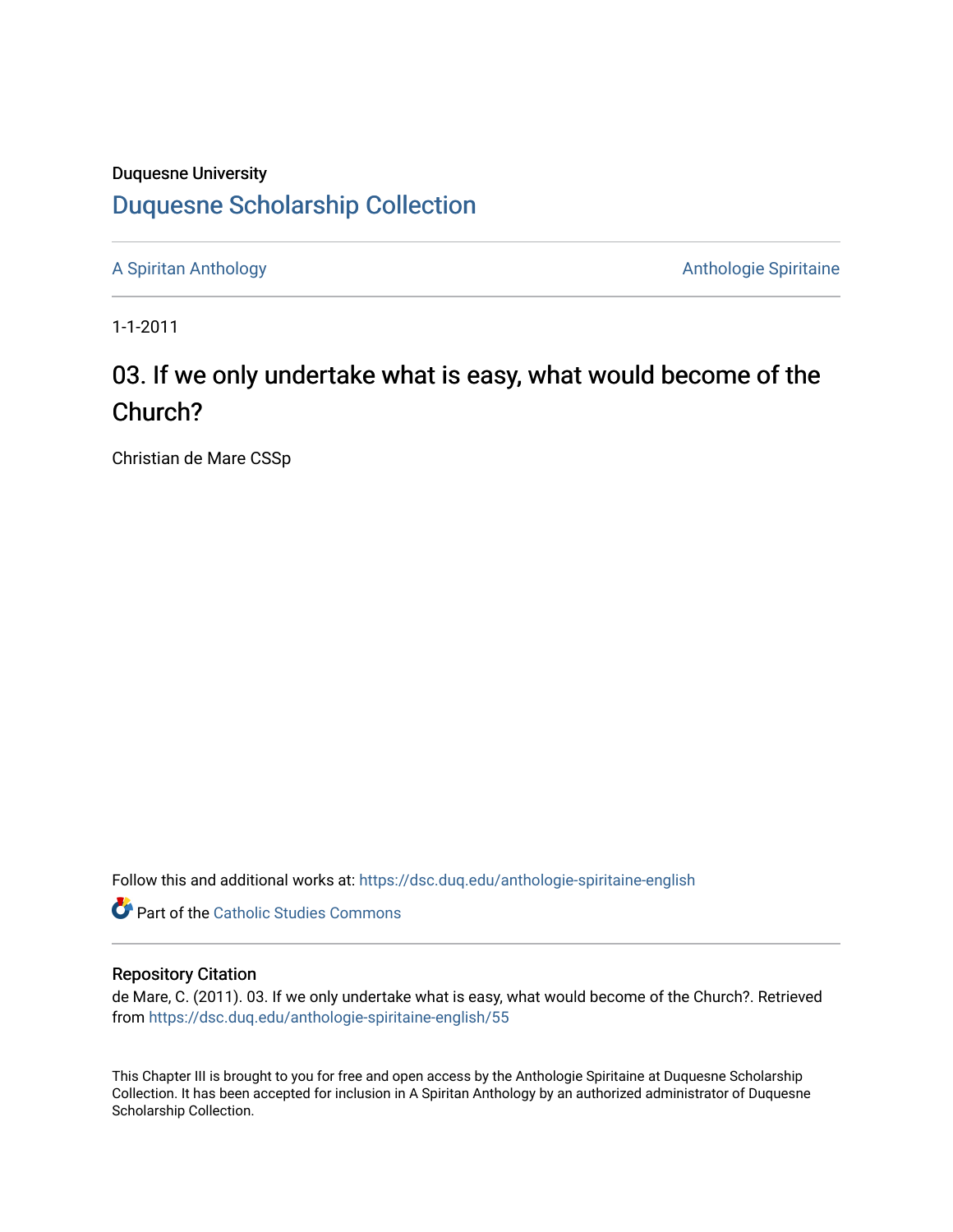### **If we only undertake what is easy, what would become of the Church?** *To Eugene Dupont*

*This letter is the first of a long series which Libermann wrote to Eugene Dupont.' He was a tonsured cleric in the seminary of Issy and was thinking about joining the "Work for the Black Peoples". Following the advice of Fr. Pinault, <sup>2</sup> who was not convinced that he had a vocation, Eugene wrote to Libermann seeking counsel. He felt disillusioned because of the difficulties he was encountering in the seminary, and wondered if it would not be better to leave and join the Eudists at Rennes. We give Libermann's reply in full.* <sup>3</sup> *because it once again helps us to appreciate his qualities as a spiritual director and his personal mystical strategy: we have to learn how to wait for God's moment. This typifies his attitude during his long stay in Rome. We give the letter in its entirety.*

Rome 17<sup>th</sup> August 1840

My very dear brother,

May the peace and love of our Lord Jesus Christ and his most holy Mother fill your soul and be the wellspring of all your actions. I received both your letters last night; they came via London but I am not sure why. I admire the way our Lord is dealing with you. He knows how to use his divine providence

 $3$  ND.II pp.168-172

<sup>1</sup> **Mary' Eugene Dupont was born in 1821 in the diocese of Rauen. He was a seminarian in Saint Sulpice in 1839, and was ordained in 1844. We do not know** when he died. There are extant 23 letters which Libermann wrote to him between 1840 and 1848.

 $^2$  Alexis Martin Pinault (1793-1870) was born in the diocese of Paris. He was a student at Saint Sulpice in 1824, and was ordained in 1827. He spent 1829 in "Ia **Solitude", became <sup>a</sup> professor at Issy, and died on lih March 1870.**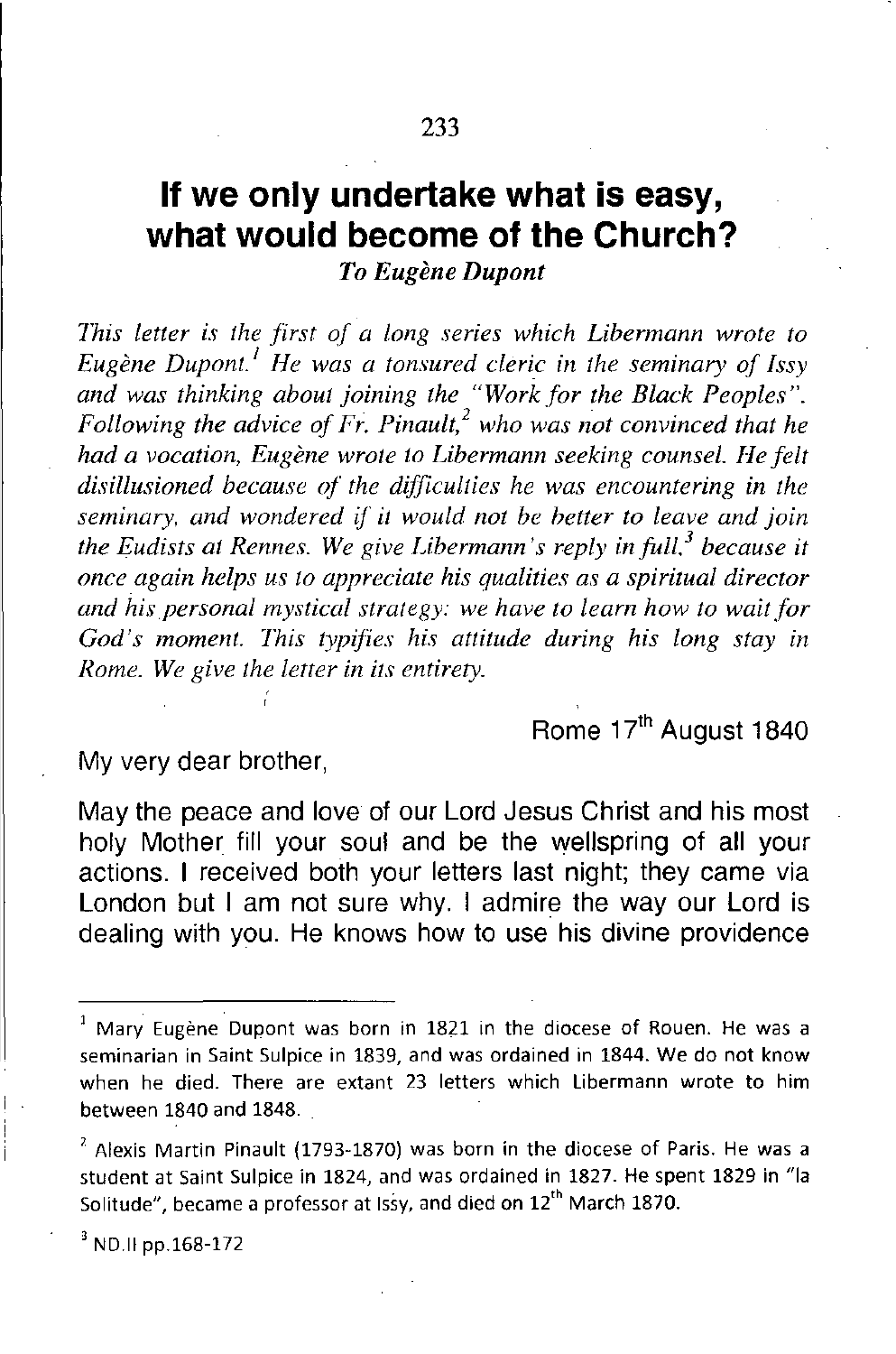to conquer and rule over you in small things - as well as in those to which are the most attached!

You were very anxious for those two letters of yours to reach me and no doubt have been eagerly waiting for a reply. There is, of course, nothing wrong with such ardour and desires, but our Lord thought it better to restrain them. He wants himself alone to be the answer to all your requests. I am sure he has easily found a solution to your difficulties while you have been waiting for the reply of a wretched man like myself.

So give yourself up to our Master and find in him both life and death. Our Lord is not offering you either life or death, as he did to the Israelites in olden days. He wants you to choose both death *and* life - the life which he enjoys in the bosom of his eternal Father in heaven. Such a life is one of love, peace, calmness and rest in God, but it depends completely on our Lord, Jesus, being able to possess your soul in its entirety. You realise, of course, that all this is not accomplished in a day. It demands complete death to yourself, and the most perfect submission of your nature, with all its passions and sentiments, to the dominion of grace. So do not be unduly troubled if you still find in yourself those stirrings of the senses which we call "the passions".

Allow our Lord to act freely within you. You cannot immediately possess the perfect interior life of our Lord in your soul. He has begun by taking over your feelings and passions; that is why all the work of the grace of our Lord in you have affected your inner senses and imagination.

Note well, my dear friend, that whenever the influence of grace made you act in such a lively matter, it was not so much the activity of your feelings and imagination, but more an impression or impulse that was given to them. That activity did not come from your nature: it sprang from a prompting of Our

/" -,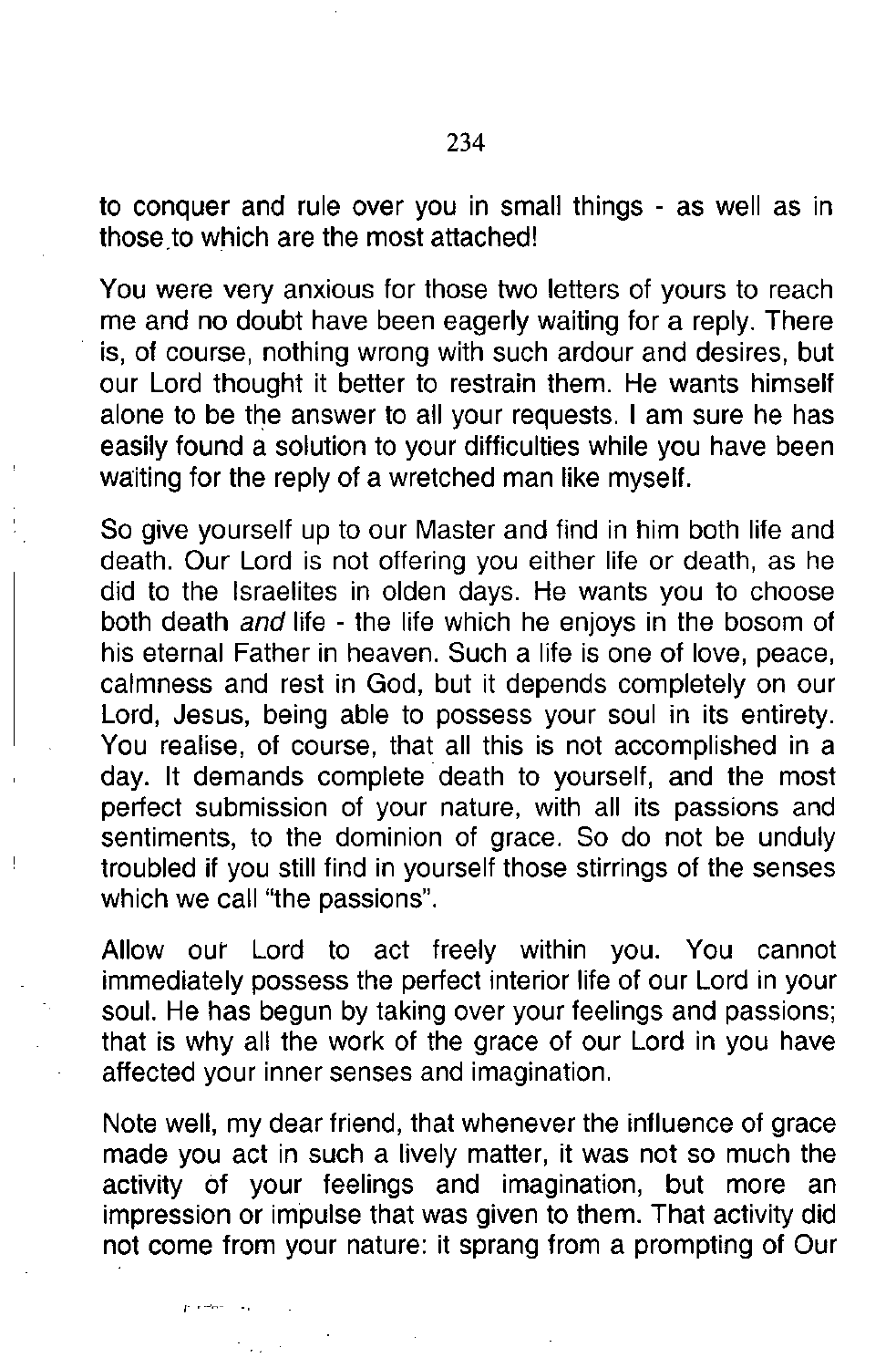Lord, which was both its foundation and guide. As long as your human action is inspired by such an impression of grace, and insofar as it is the impulse of grace alone that causes you to act, the activity of the senses is good - even excellent. It only becomes bad when you move ahead further than grace prompts you to go - when you mix in something of your own.

By acting in this way upon your senses, Jesus purifies them and detaches them from the things of earth. He seizes them, takes hold of them, and gradually penetrates into the depths of the soul. **In** this way, he introduces calmness and peace which endows it with true and perfect love. Or rather, he himself becomes the source and foundation of your peace and perfect love. So place yourself, with gentleness and perfect surrender, into the hands of your Guide. Follow the impressions he gives you, and strive to maintain peace and tranquillity in all your faculties. These dispositions come from your nature and from the life of Jesus at work in us. I am telling you these things so that you will not get the idea that your former state was completely bad, or that whenever the imagination played a role, our Lord was not present. Do not think like that. Thank our Lord for all the goodness he has shown you, with no merit on your part whatsoever.

Now I must answer your main question. You can see, from what I have just said that I am not going to treat all the insights which our Lord has given you as simply coming from your imagination. I can detect something really good going on. However I believe that we have to take a bit more time before deciding what God is actually calling you to do. We must wait for next year's retreat, when you will once more spend a period close to God. You can then examine the matter with the help of Father Pinault, if you have not already done so and if he has not come to a final decision before then. I would prefer to see you go over the whole matter during the retreat, so that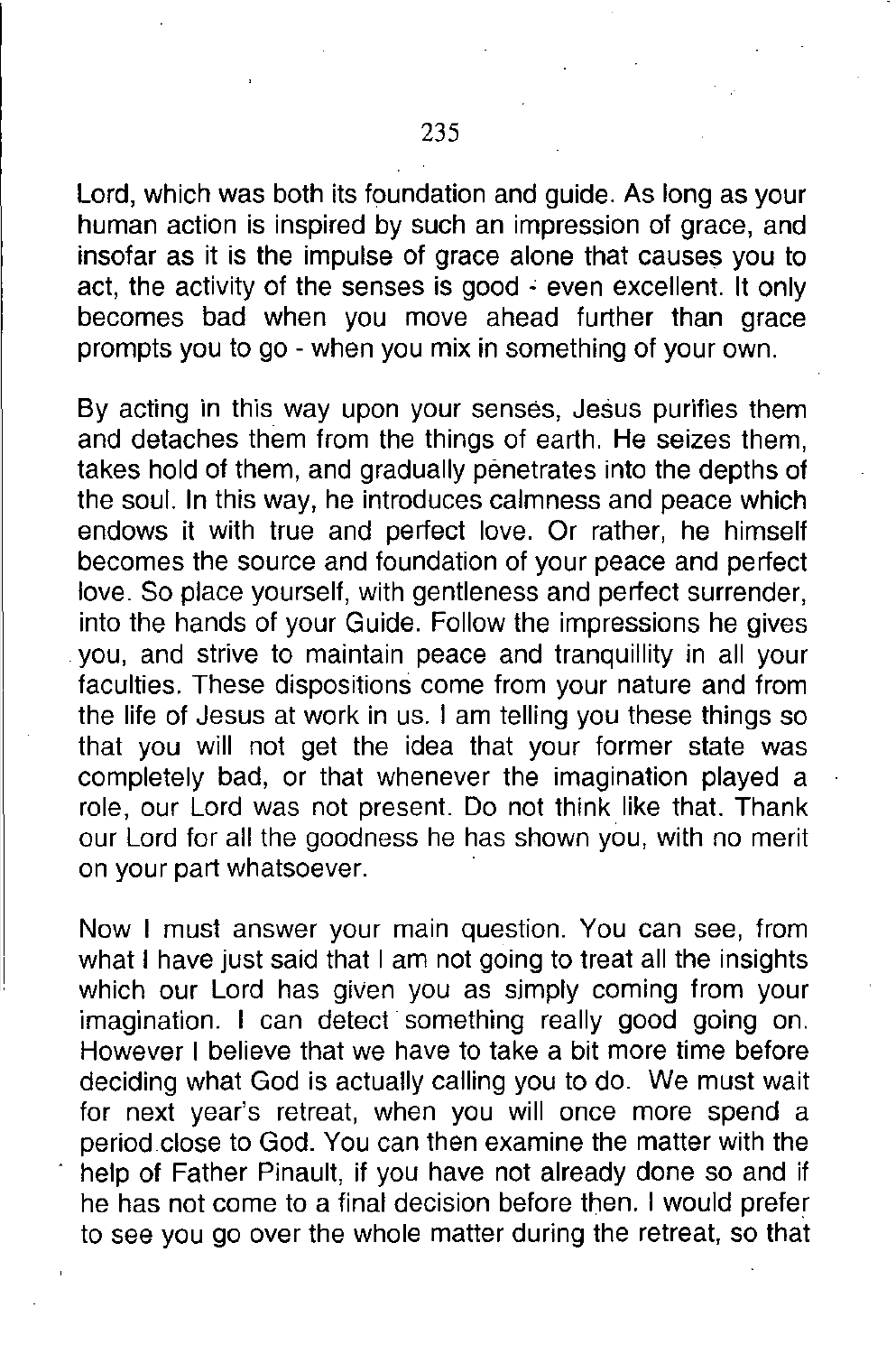you will be ready to accept whatever may be decided then. Because, my very dear friend, I can foresee many considerable temptations from Satan for people in your situation regarding their vocation and many may fall by the wayside. I went through similar temptations before leaving Rennes<sup>1</sup>. That is why I want to see you firm and stable and then, hopefully, the Devil will have no chance to make you go back on your decision.

The difficulties you mention are great, and may become increasingly so later. However, I cannot see how any man who has even a small grain of faith can make any serious objections. If we should undertake only what is easy, what would have become of the Church? Saint Peter and Saint John would have kept on fishing the Lake of Galilee, and Saint Paul would never have left Jerusalem.

I can understand a man who hesitates when faced with obstacles if he considers himself important and relies only on his own strength. But when our trust rests solely in our Lord, what is there to fear? We will only stop when we are blocked by a wall. Then we wait with patience and confidence for a breach to appear, and then resume our onward march as if nothing had happened. That is how Saint Paul and the other apostles acted.

So you can see that I am willing to let you join us, with all the tenderness of a father. My only condition is that the question be firmly settled with our Lord. **It** is he and his most holy Mother who must receive you, not **I,** for I am nothing. I hope they have already received you in their holy love for you. So I

 $1$  He is talking about the difficulties he met when he was leading the "bands of piety", small spiritual groups in which he was involved at Issy. These groups had **many critics in the seminary.**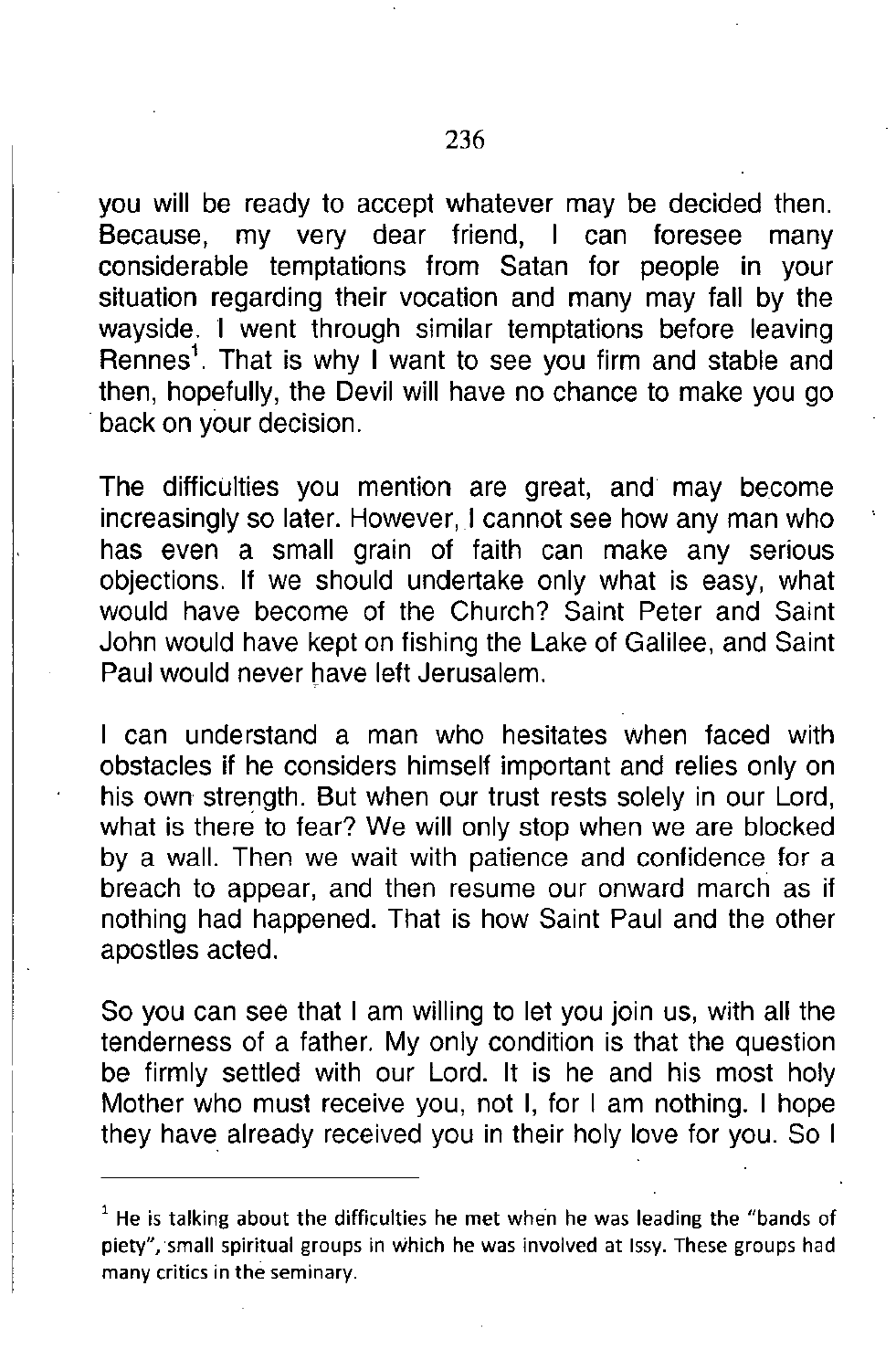look on you now and always as my dear brother in that same love.

As regards your prayer life, I cannot say a lot. Your interior life is not yet stable. The state of your soul is bound to have changed somewhat since the last time you wrote. A thing always worth saying in this respect, and which ought to be enough for you at present, is that you should take our Lord for your Master in the great science of prayer, and obediently follow his guidance. You know the famous saying of Saint Anthony: *"If* we *are really praying well,* we *should not be conscious that* we *are praying at all."* During your prayer you should pay no attention to what is taking place in you. Follow the inclinations our Lord gives you, for that is what is best for you.

Concerning mortifications, do exactly what Father Pinault advises. Mortification, all the same, is a good thing, but what is to be done about it? The good Lord has placed you in a certain situation, and that is that. For your consolation, let me inform you that external mortifications do not form part of the apostolic spirit.

Love for God, zeal for the salvation of souls, the love of crosses and humiliations, are all of the essence of apostolic zeal, but not mortifications. So, when Saint Paul wanted to prove that he was just as much an apostle as the rest of them, he gave a fearful account of all that he had suffered for the love of God, and drew from it an irrefutable argument against his adversaries. But when he said, *"Castigo corpus meum, et in servitutem redigo"l,* he gave as his reason the fear of losing his own soul while saving others.

*I*

 $<sup>1</sup>$  "I treat my body severely and keep it in subjection" (1 Cor.9.1-27)</sup>